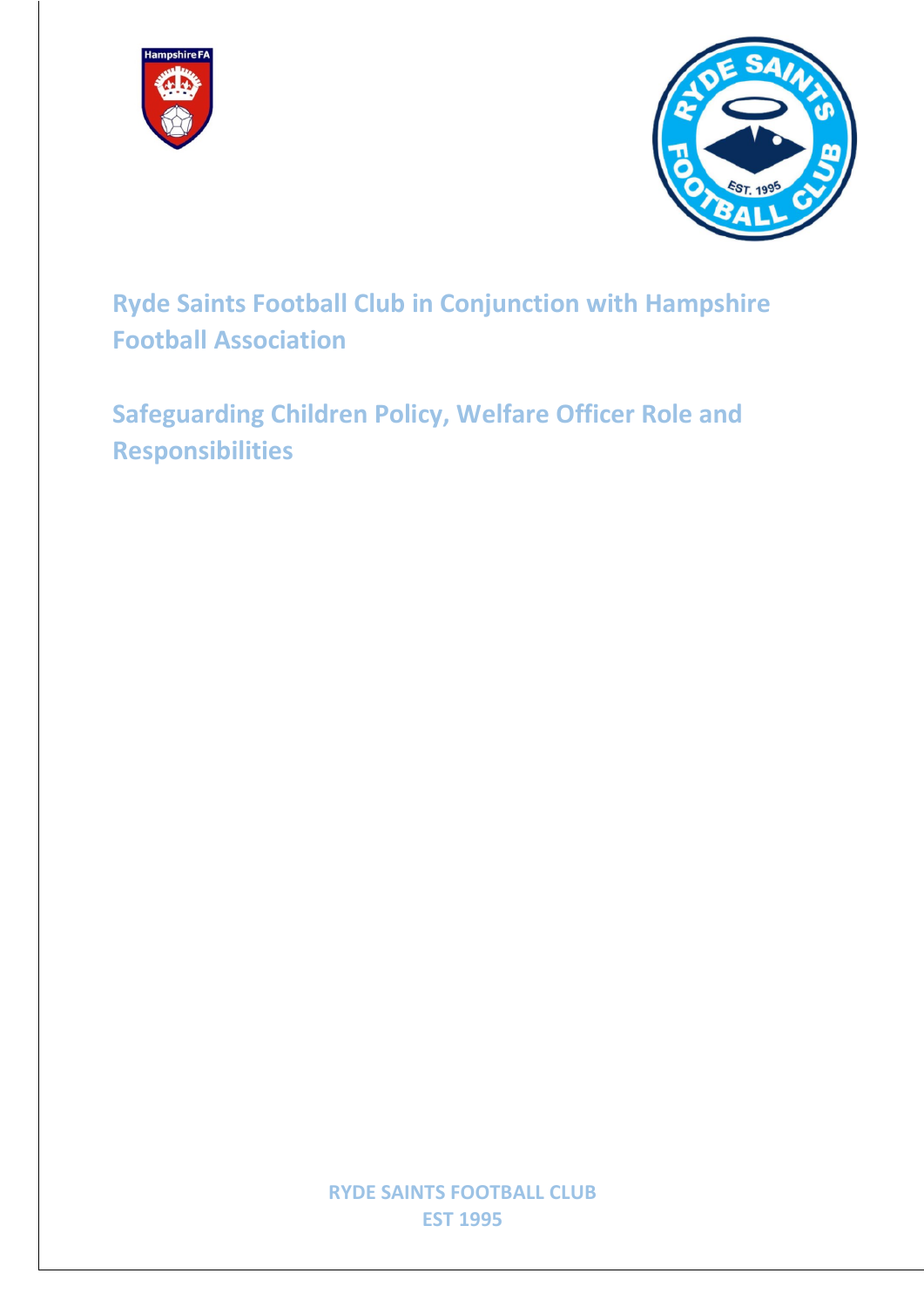



## **Part 1: Hampshire FA's Safeguarding Children Policy**

Ryde Saints Football Club acknowledges its responsibility to safeguard the welfare of every child and young person who has been entrusted to its care. We are committed to working to provide a safe environment for all members and equally committed to fully supporting the Hampshire FA's Safeguarding Children Policy, which is detailed below. Ryde Saints accept that the key principles apply to everyone involved at the club; from paid staff through to volunteers, from players and coaches through to supporters, and including those who assist on case-by-case matters.

Every child or young person who plays or participates in football should be able to take part in an enjoyable and safe environment and be protected from abuse. This is the responsibility of every adult involved at Ryde Saints and beyond, thus every club is required to endorse and adhere to The Hampshire Football Association's Safeguarding Children Policy.

The Hampshire Football Association recognises its responsibility to safeguard the welfare of children and young people who play or participate in football by protecting them from abuse and harm. The Hampshire Football Association is committed to working to provide a safe environment for all children and young people to participate in the sport to the best of their abilities for as long as they choose to do so.

The Safeguarding Children Policy is supported by The Hampshire Football Association's Respect programme to address verbal abuse and bullying of youngsters by parents and coaches on the sidelines.

The Hampshire Football Association's Safeguarding Children Policy key principles, which are fully supported by Ryde Saints are that:

- The child's welfare is, and must always be, the paramount consideration;
- **RYDE SAINTS FOOTBALL CLUB EST 1995** • All children and young people have a right to be protected from abuse regardless of their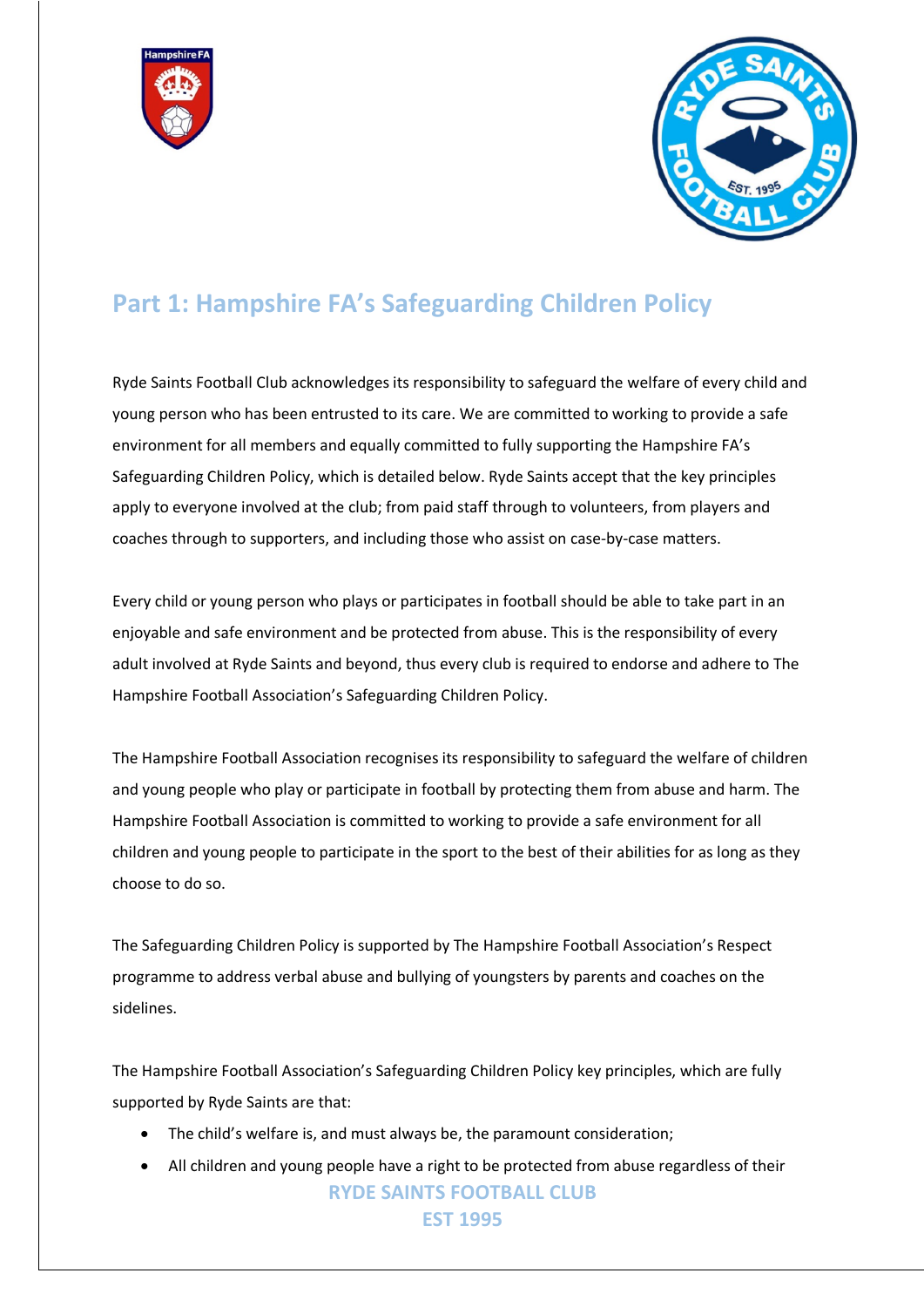



age, gender, disability, culture, language, race, faith, belief or sexual orientation;

- All suspicions and allegations of abuse will be taken seriously and responded to swiftly and appropriately; and
- Working in partnership with other organisations, children, young people, their parents and carers is essential.

The Hampshire Football Association is committed to working in partnership with the Police, Children's Services Departments, Local Safeguarding Children's Boards (LSCB) and the Disclosure and Barring Service (DBS) in accordance with their procedures. This is essential to enable these organisations to carry out their statutory duties to investigate concerns and protect all children and young people.

The Hampshire Football Association's Safeguarding Children Policy is in response to government legislation and guidance, developed to safeguard the welfare and development of children and young people.

Clubs and Leagues with youth teams must appoint a Welfare Officer in line with The Hampshire Football Association affiliation requirements. A Club's Welfare Officer must sit on the management committee of that Club.

All League and Club Welfare Officers are expected to abide by the Code of Conduct for volunteer Welfare Officers.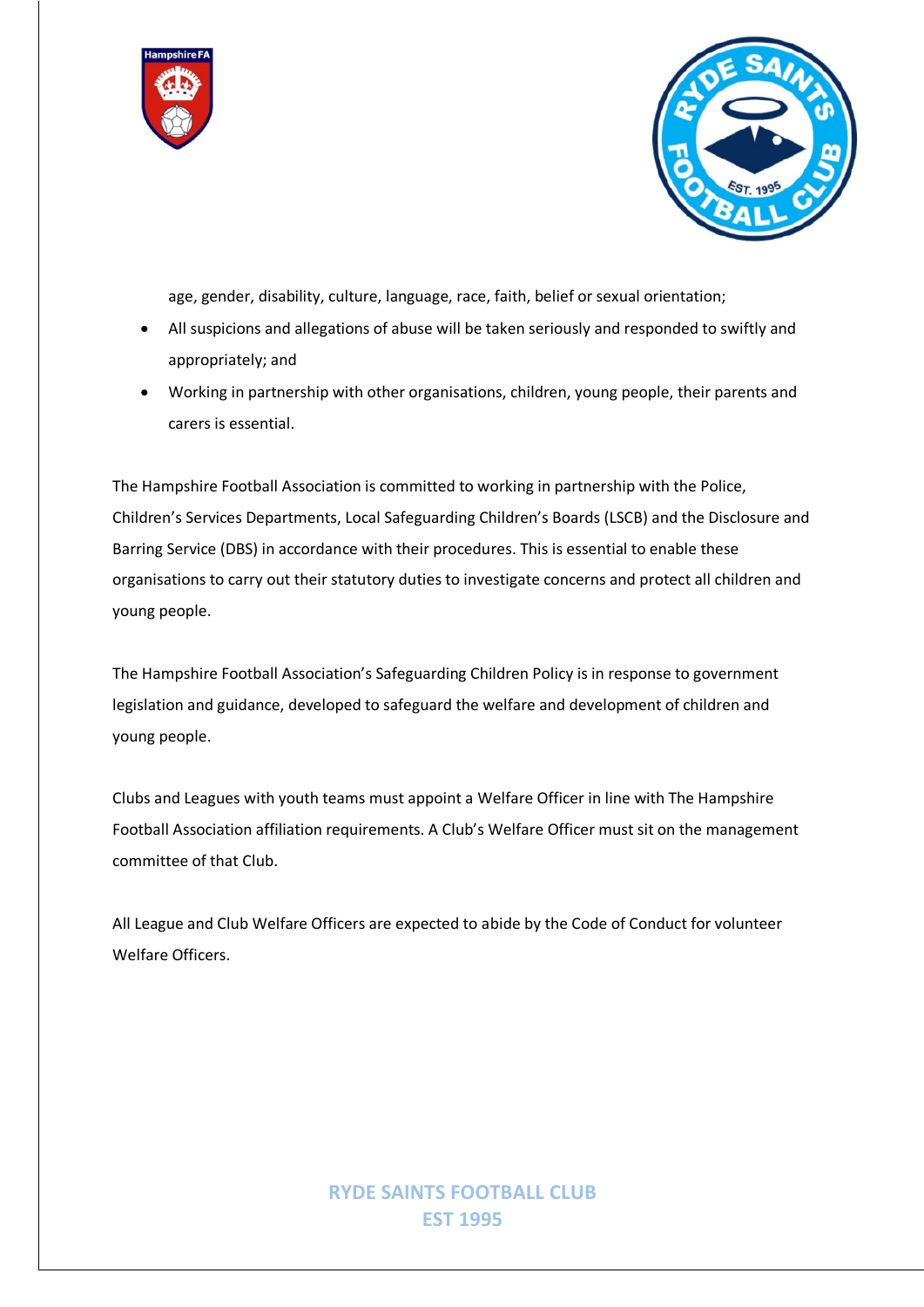



# **Part 2: Volunteer Welfare Officers Role Profile and Code of Conduct**

The role of the Welfare Officer is to:

- 1. Be clear about the Club's/League's responsibilities when running activities for children and young people
- 2. Help those actively involved with children and young people understand what their duty of care means on a day to day basis.
- 3. Act as a role model to others in accordance with the roles and responsibilities of their position, in line with The Hampshire Football Association Rules and Regulations, the Respect codes of conduct for officials and the laws of the game.
- **4. Play a proactive role in increasing awareness of the FA's 'Respect' Policy, poor practices, and abuse amongst club members.**
- **5. To be the first point of contact for all club members regarding concerns about the welfare of any child or young person, to be the liaison with the Hampshire FA Welfare Officer and familiar with the process of referring concerns.**
- 6. If the issue is one of poor practice the Club Welfare Officer may either deal with the matter themselves or seek advice from the CFA Welfare Officer. If however the concern is more serious or refer to possible child abuse, they should contact the CFA Welfare Officer first, then immediately contact the Police or Children's Social Care.
- 7. If the Welfare Officer becomes aware of an urgent concern where a child needs immediate medical treatment, they should take them to a hospital or call an ambulance and tell them this is a child protection concern. All instances where this occurred should be shared with the Ryde Saints Chairman, Secretary and Club Welfare Officer (if not already aware) who will in turn will inform the CFA Welfare Officer.

In fulfilling the role at Ryde Saints, they accept that within the role of Welfare Officer they will: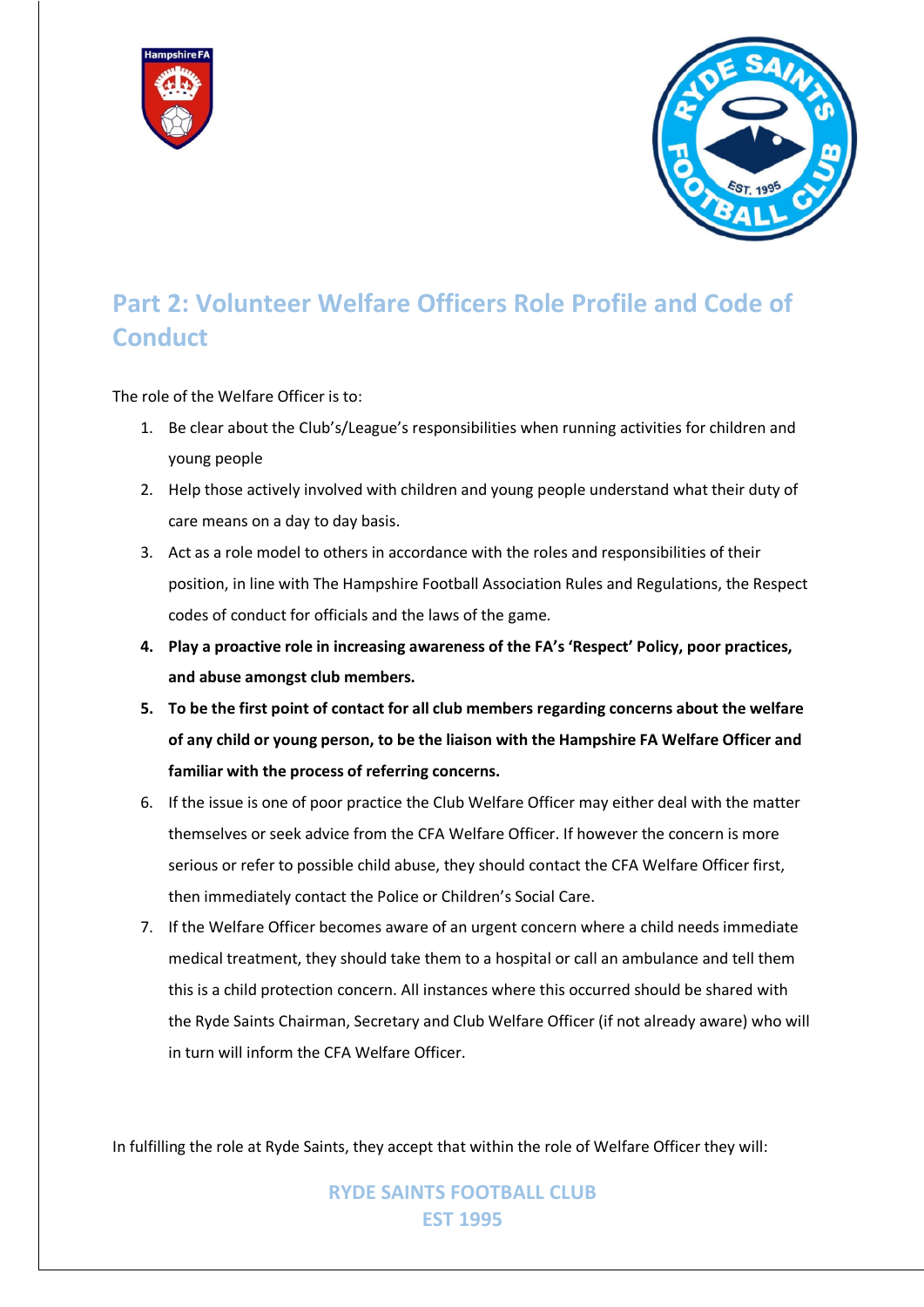



- Be child-centred' at all times and promote a fun safe environment for children and young people.
- Follow all of The Hampshire Football Association policies and in particular procedures for reporting safeguarding concerns including discrimination.
- Act appropriately in all situations brought to their attention.
- Champion Best Practice within their Club/League.
- Communicate and positively engage with the CFA WO on all poor practice/ safeguarding matters brought to the attention of CFA /The Association.
- Attend meetings as reasonably required by the Club Committee, Youth League and CFA.
- Manage and deal with poor practice issues in an appropriate and timely manner.
- Ensure appropriate levels of confidentiality and data security are maintained at all times.
- Implement and manage a responsible recruitment process in line with The Association's policy and procedures.
- Attend continued personal development (CPD) opportunities as offered by their CFA and show a commitment to keeping their training up to date.
- **Ensure that all persons requiring DBS or CRB checks have completed these proceses and that these checks are in date.**

If they do not follow the above code any/all of the following actions may be undertaken by their Club, League, County FA or The Association (This is not an exhaustive list):

- Required to meet with the Club/League Committee, YLWO or CFA WO.
- Required to follow an action plan monitored by the YLWO/CFA WO.
- Required to complete an FA education course.
- Imposing a fine or suspension.
- Required to leave the Club/League they represent.
- Removed from role by the Club/League/County FA/The Association.
- On appointment, all League and Club Welfare Officers agree to uphold the Code of Conduct for volunteer Welfare Officers and understand the actions that may be taken should they fail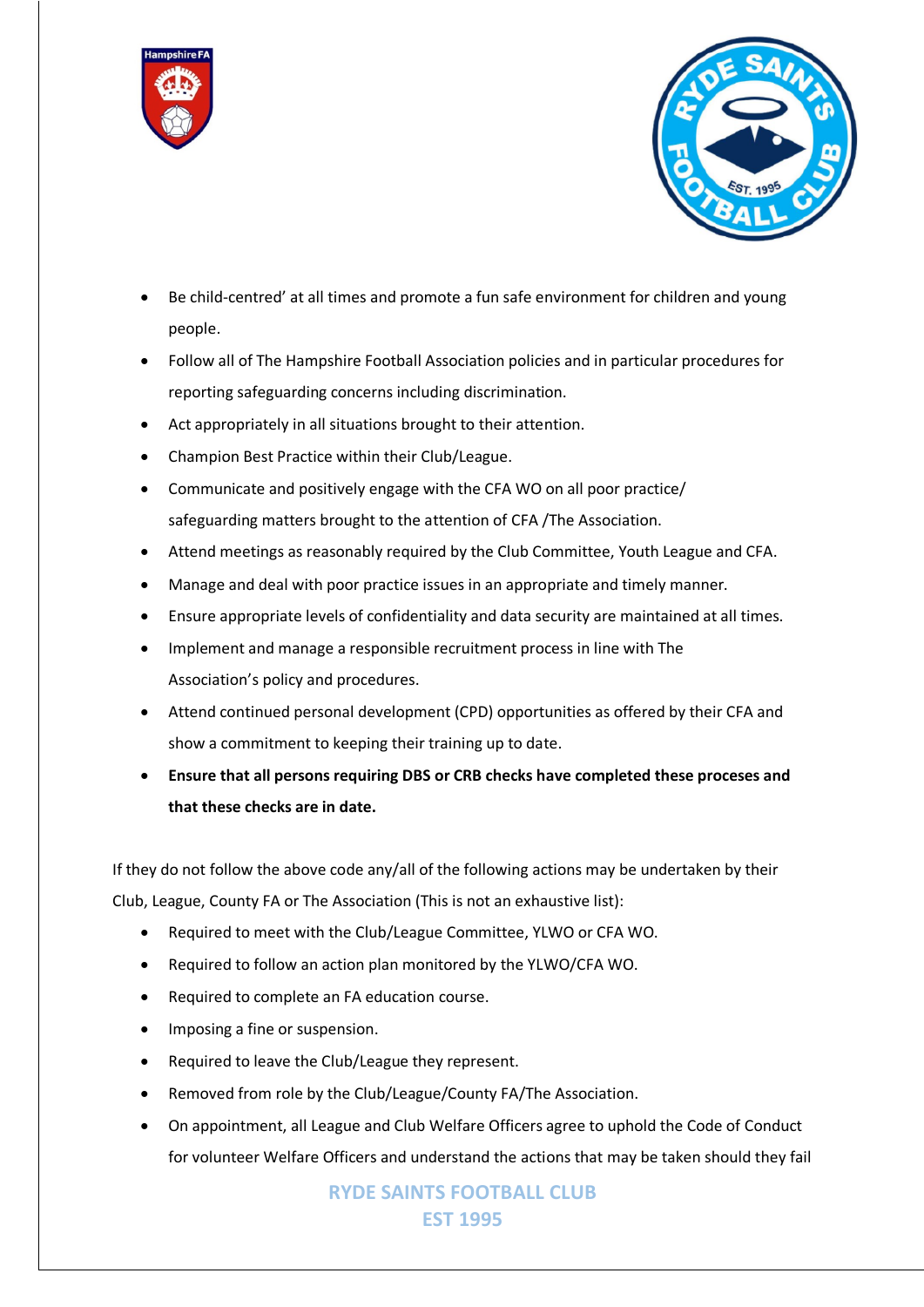



to act in accordance with the Code. In agreeing to fulfil the role they confirm that they meet the criteria outlined within The Association's Suitability Checklist for YLWO/CWOs.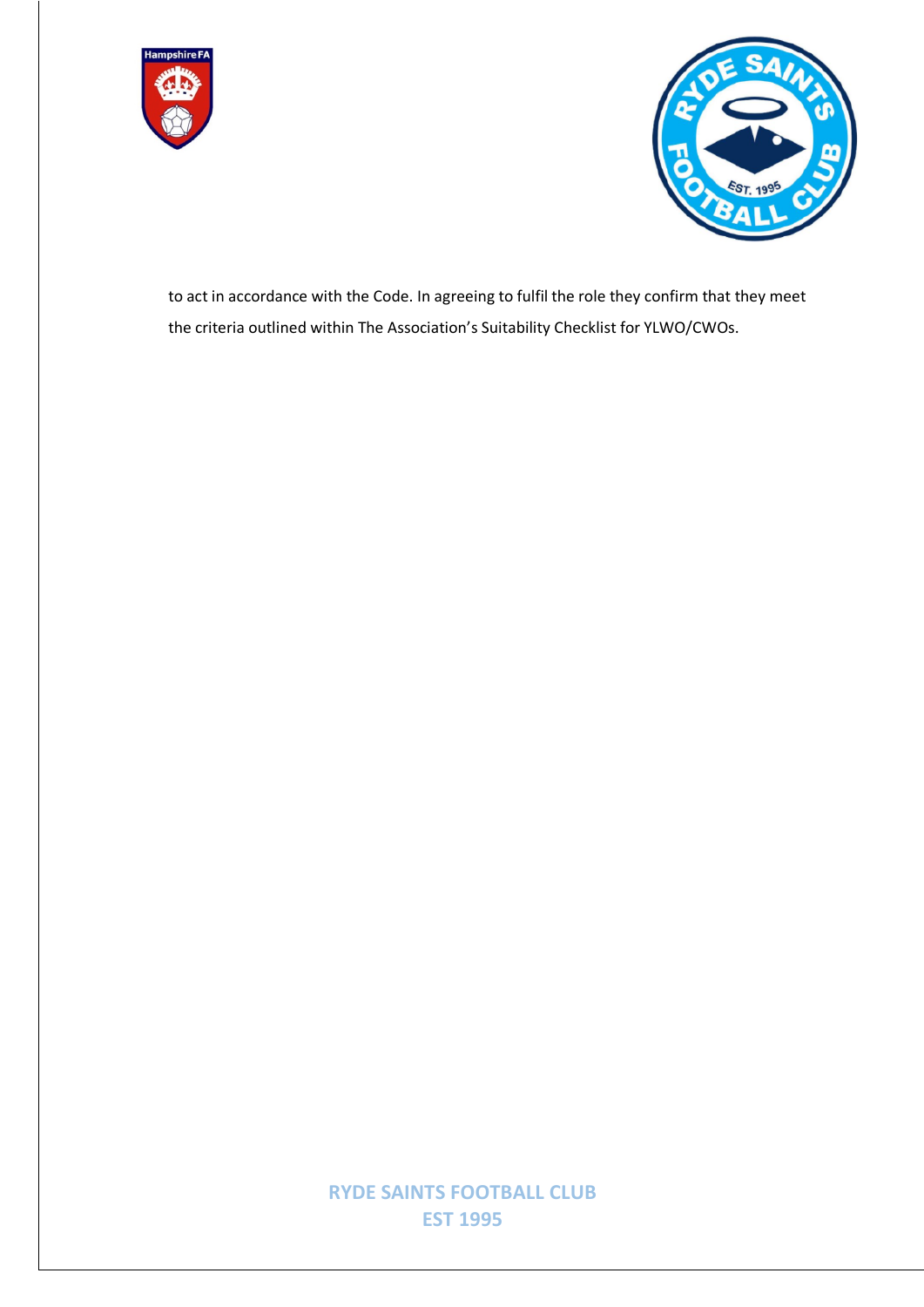



# **Part 2: Volunteer Welfare Officers Person Specification and Suitability Checklist**

Person Specification:

- Experience of dealing or working with young people.
- Knowledge and understanding of safeguarding children issues.
- A good communicator in a variety of situations with people from diverse backgrounds.
- Committed to and ability to abide by The Association Rules and Regulations and promote The Hampshire Football Association Respect programme and safeguarding children education.
- Empathy when dealing with individuals, sometimes in demanding situations
- Ability to listen and assess situations fairly.
- Ability to handle confidential information sensitively and with integrity
- Reasonable level of administration experience and how to deal with confidential documentation.
- Willingness to attend any in-service training facilitated by either The Association or the local County FA

Suitability Checklist:

- Understanding of child protection issues and some knowledge of safeguarding legislation.
- Knowledge of and positive attitudes to equal opportunities.
- Willing and able to provide relevant current references.
- Previous experience of dealing or working with children.
- Commitment to treat all children as individuals and with equal concern.
- Physical health appropriate to carry out tasks.
- Integrity and flexibility.
- At least 18 years of age.
- Completion of The Hampshire Football Association Criminal Records Checks (CRC) process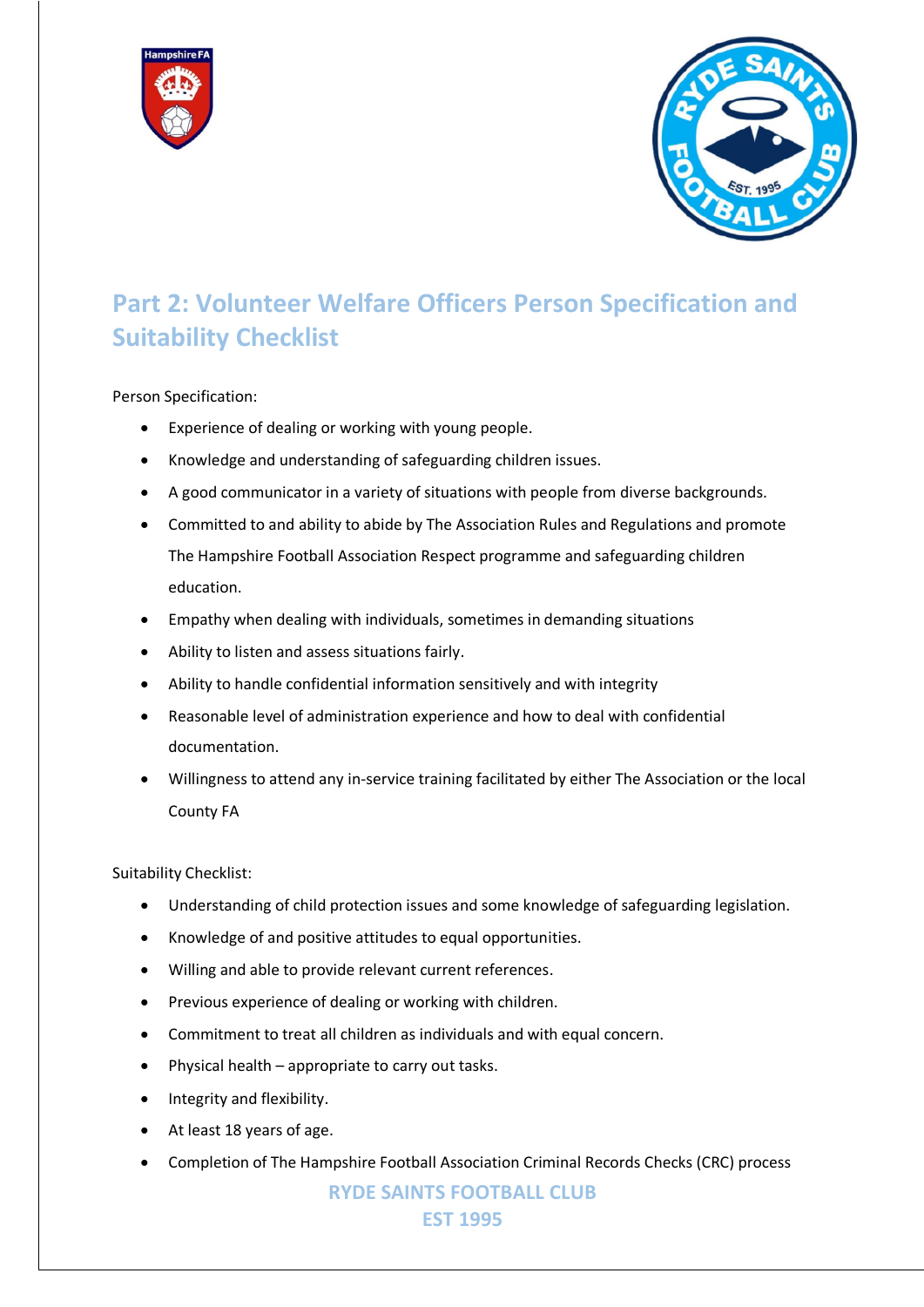



and acceptance by The Association of the outcome.

- Understanding of the need for confidentiality when dealing with issues
- Reasonable level of administration experience and how to deal with confidential documentation.
- Completion of The Hampshire Football Association Safeguarding Children Workshop and Welfare Officer Workshop.
- Willingness to update skills and knowledge and attend in-service training facilitated by The Association or the local County FA.
- Has agreed to and agree to abide by the Code of Conduct for volunteer Welfare Officers.

**N.B. If anyone is known to be unsuitable to work with children his/her application should be refused by the Club/League. If in any doubt about an applicant contact your County FA Welfare Officer.**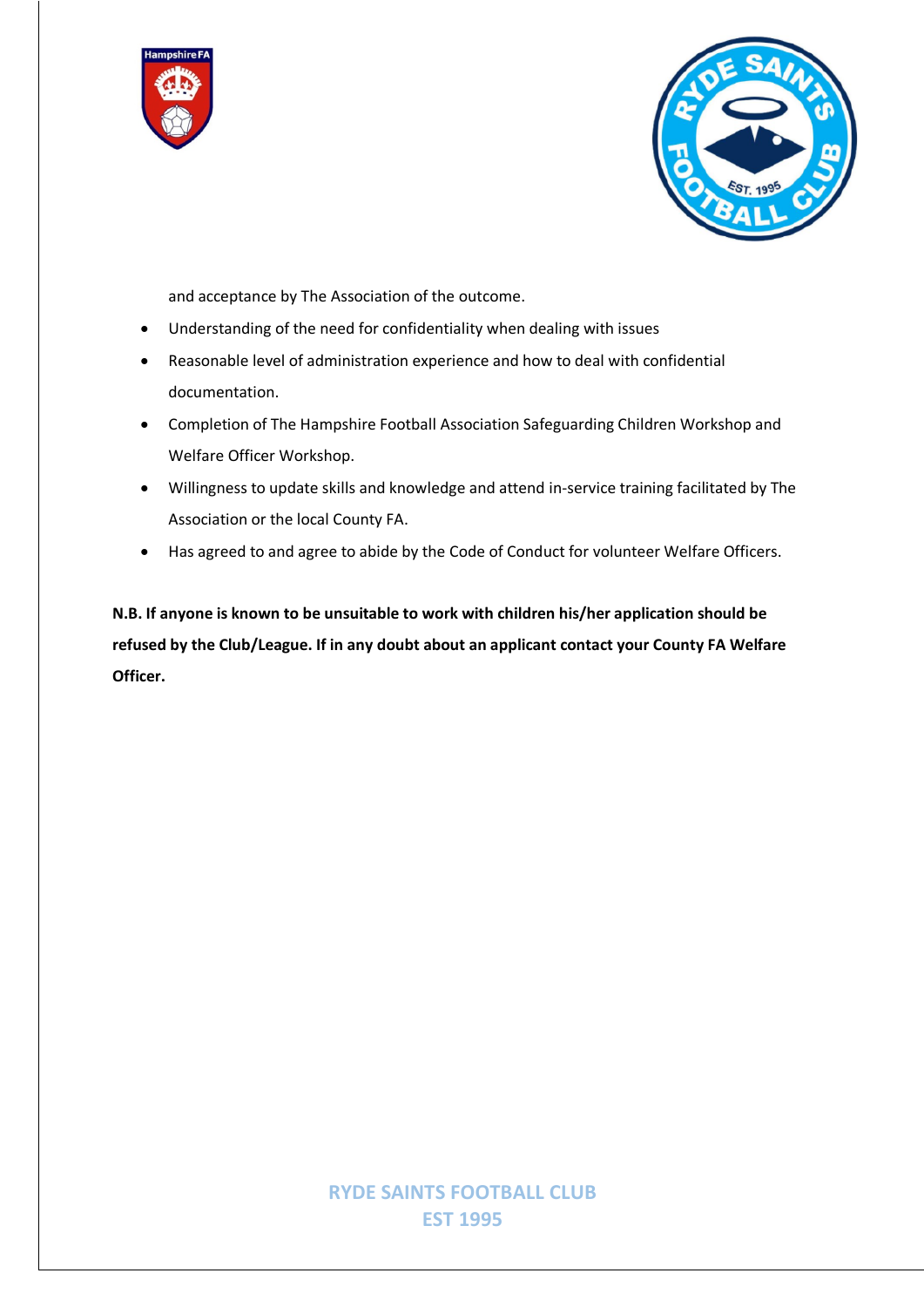



## **Part 3: Terms of Reference**

The Hampshire Football Association recognises that the terms 'child or young person', 'abuse' and 'harm' are open to interpretation and challenge but for the purpose of this Safeguarding Children policy they are defined as follows:

#### **A child or young person shall be defined as:**

'anyone who has not yet reached their 18th birthday.'

#### **Abuse shall be defined as:**

'a violation of an individual's human or civil rights by any other person or persons and, for the purposes of safeguarding children, shall include physical abuse, emotional abuse, sexual abuse, neglect, bullying and hazing.'

#### **Harm shall be defined as:**

'Ill treatment and forms of ill treatment (including sexual abuse and forms of ill-treatment which are not physical) and also the impairment of or an avoidable deterioration in physical or mental health and the impairment of physical, intellectual, emotional, social or behavioural development.'

**'Harm'** may be caused by acts of commission and acts of omission.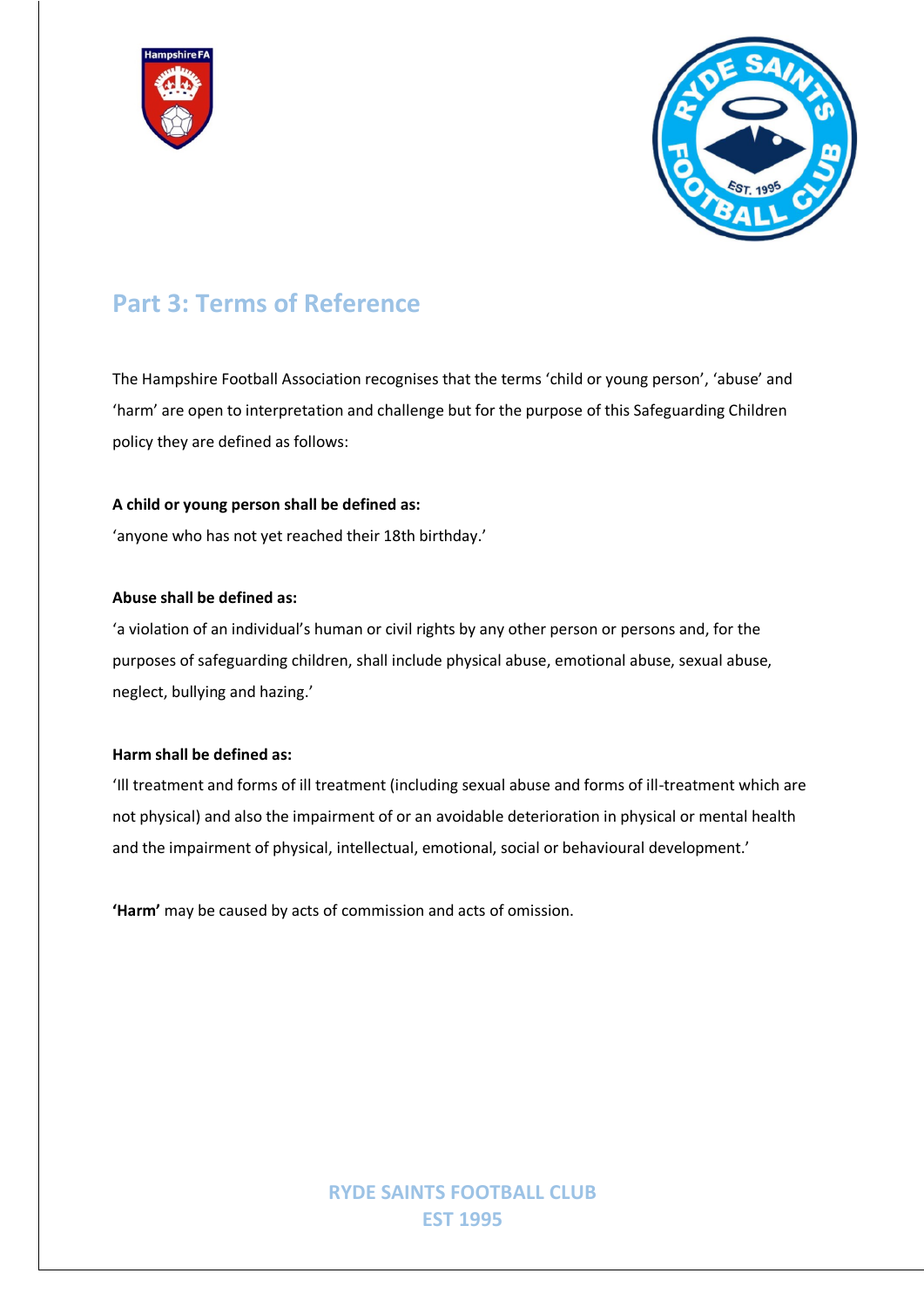



## **Part 4: Further Information and Footnote References**

If you need any further advice or information please contact the Hampshire Football Association Designated Safeguarding Officer Melanie Gill via telephone 07885807321 or online via Melanie.Gill@HampshireFA.com who will be happy to help you.

Alternatively, if Melanie is unavailable, please do contact the Hampshire FA Safeguarding Administrator, Callum Amos callum.amos@HampshireFA.com or call 01256 853006.

More information about the role of the Welfare Officer is available on www.thefa.com/footballrules-governance/safeguarding and clicking on Welfare Officer FAQs under the Welfare Officer section and also on the Respect pages under 'My Role' simply click on Welfare Officer.This can be gained through Safeguarding Children Education Programme; see www.thefa.com/football-rulesgovernance/safeguarding for further information or speak to the Hampshire Football Association's Designated Safeguarding Officer.

In accordance with the FA, The Hampshire Football Association Policy on CRCs has been amended in light of the Safeguarding Vulnerable Groups Act 2006 and the Protection of Freedoms Act 2012. For more information please visit www.thefa.com/football-rules-governance/safeguarding/criminalrecords-checks or e-mail FAchecks@thefa.com or call 0845 210 8080.

Some people with a history of offending can still be considered for roles in football that involve children. For more information please visit www.thefa.com/footballrulesgovernance/safeguarding/criminal-records-checks or e-mail FAchecks@thefa.com or call 0845 210 8080.

In accordance with the Football Association, Hampshire Football Association reserves the right to prevent an individual from becoming a Welfare Officer or remaining as a Welfare Officer where it